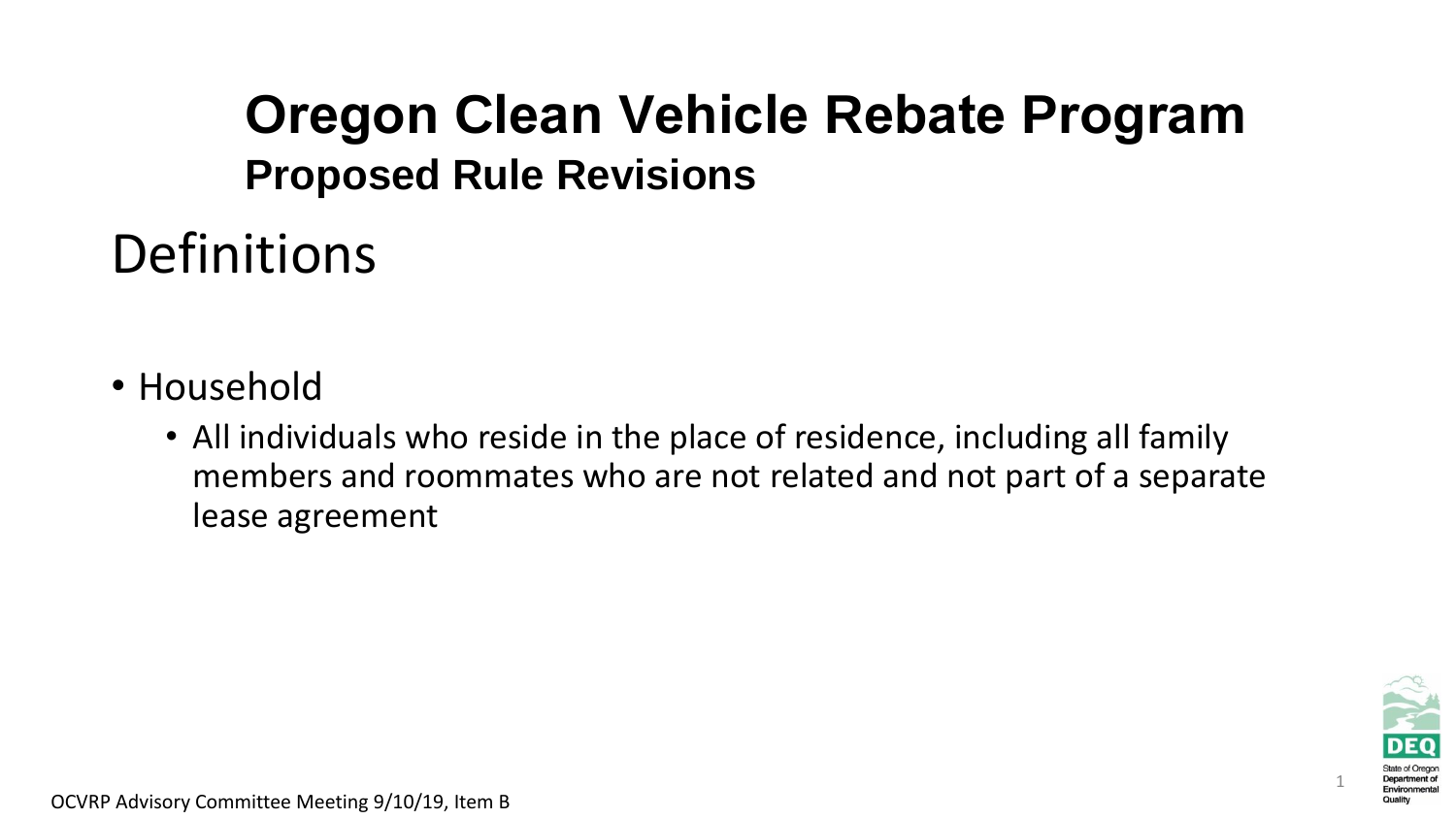# **Oregon Clean Vehicle Rebate Program Proposed Rule Revisions**

Charge Ahead Rebate

**Eligibility** 

• The rebates for the Charge Ahead Program take effect on September 29, 2019 for plug-in hybrid electric vehicles

### Additional requirements

• DEQ may request information including an attestation that the person has not previously owned or leased the vehicle for which it is now requesting a Charge Ahead rebate

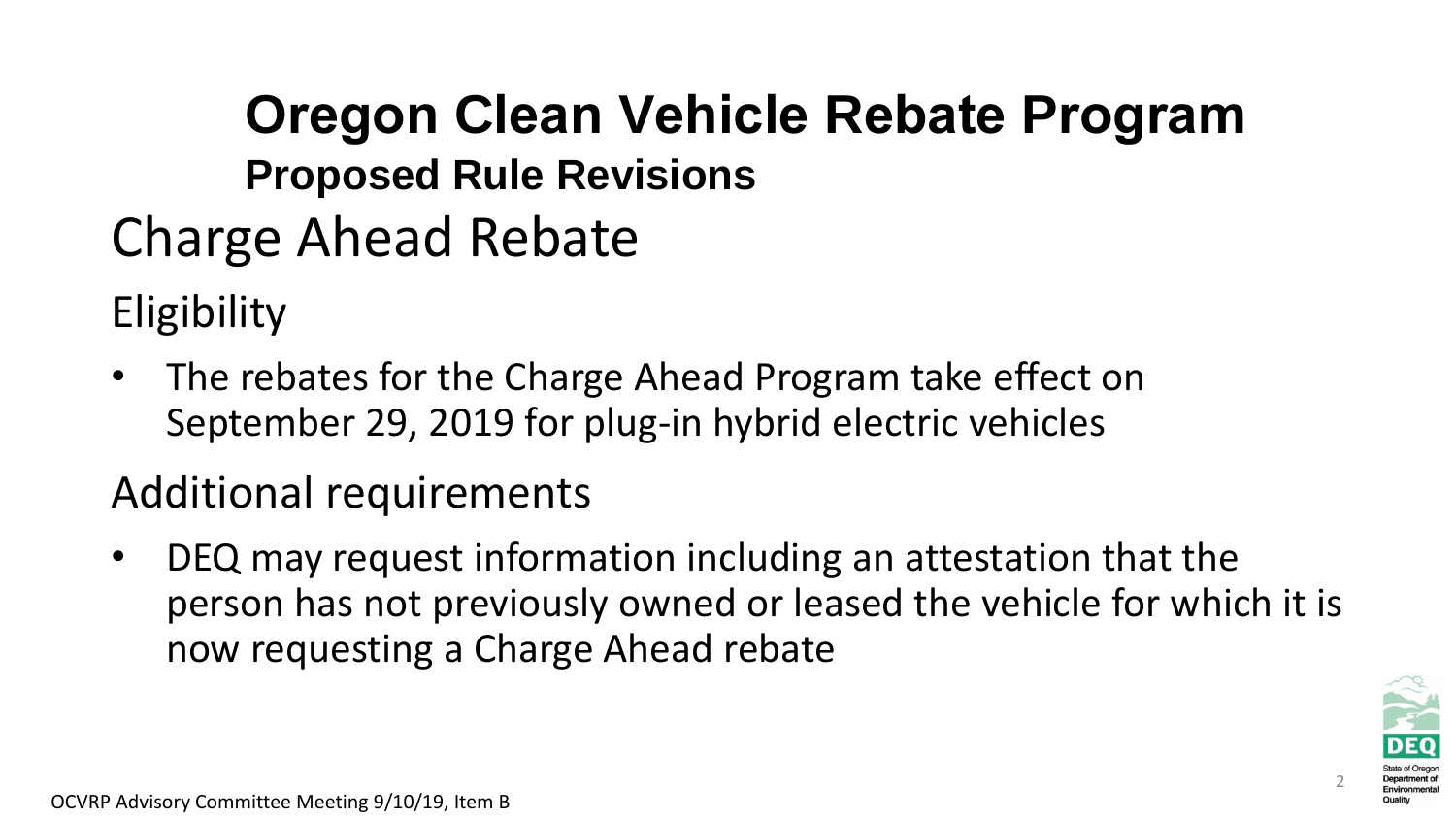### Vehicle Ownership Provision **Oregon Clean Vehicle Rebate Program Proposed Rule Revisions**

To receive a rebate, the recipient must retain ownership of the rebated vehicle for 24 months.

#### Current rule

• If car is sold or has lease terminated prior to 24 months, the rebate recipient must reimburse DEQ for the entire rebate amount

#### Proposed rule

- If car is sold or has lease terminated prior to 24 months, the rebate recipient must reimburse DEQ for a prorated amount, based on the number of months the recipient owned or leased the vehicle
	- DEQ may waive the reimbursement requirement under certain unforeseeable or unavoidable circumstances (e.g., death, car being totaled, military service)
	- Recipients would need to submit a written application for a waiver to DEQ that includes an explanation of why the waiver is appropriate.
- DEQ would review and either accept or reject waiver applications.
	- If rejected, the applicant can appeal within 60 days of the rejection